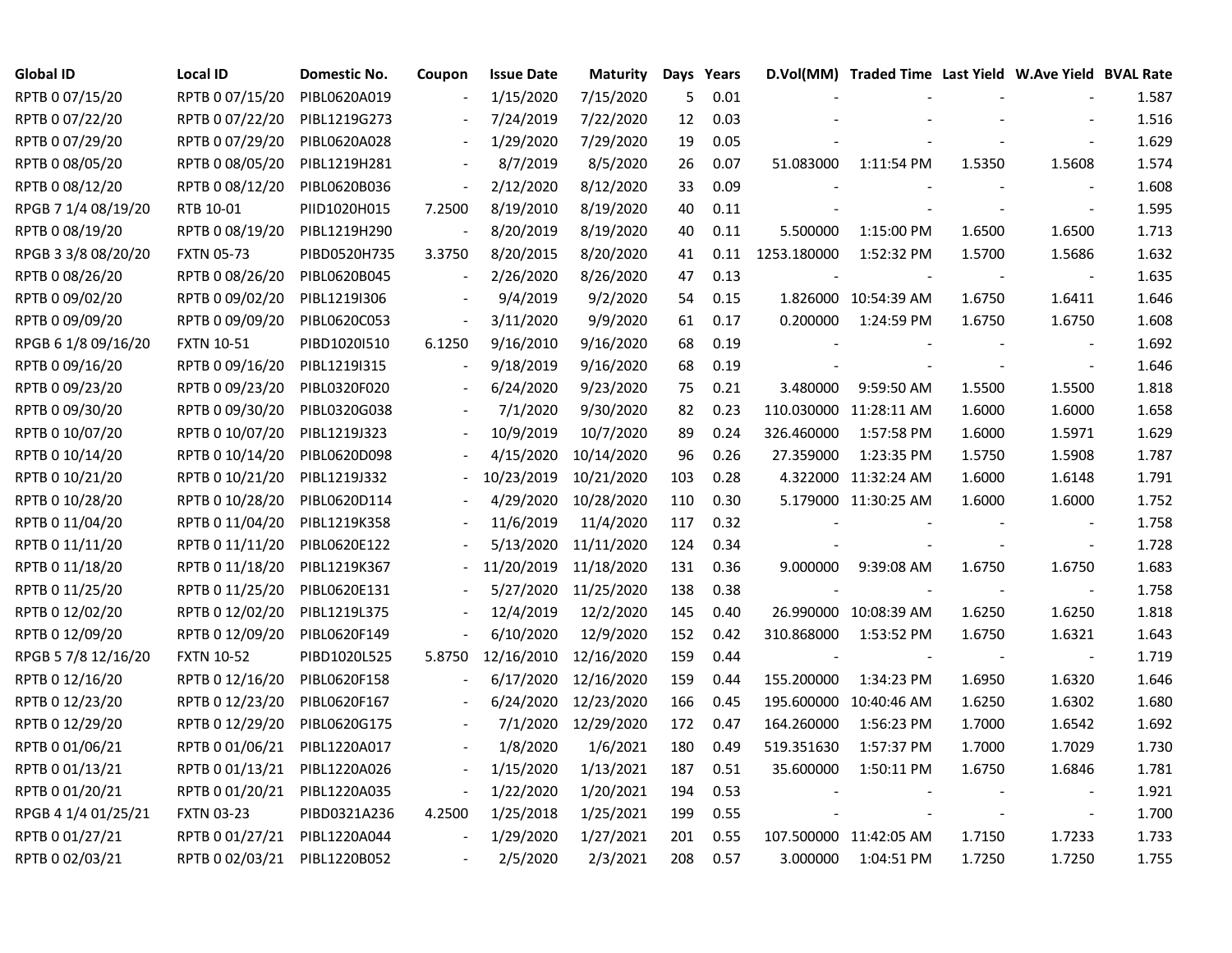| Global ID            | Local ID          | <b>Domestic No.</b> | Coupon                   | <b>Issue Date</b>     | <b>Maturity</b> |     | Days Years |                         | D.Vol(MM) Traded Time Last Yield W.Ave Yield BVAL Rate |        |                          |       |
|----------------------|-------------------|---------------------|--------------------------|-----------------------|-----------------|-----|------------|-------------------------|--------------------------------------------------------|--------|--------------------------|-------|
| RPTB 0 02/10/21      | RPTB 0 02/10/21   | PIBL1220B061        |                          | 2/12/2020             | 2/10/2021       | 215 | 0.59       |                         |                                                        |        |                          | 1.780 |
| RPTB 0 02/17/21      | RPTB 0 02/17/21   | PIBL1220B070        |                          | 2/19/2020             | 2/17/2021       | 222 | 0.61       |                         | 4.920000 11:25:24 AM                                   | 1.7550 | 1.7550                   | 1.790 |
| RPTB 0 02/24/21      | RPTB 0 02/24/21   | PIBL1220B089        |                          | 2/26/2020             | 2/24/2021       | 229 | 0.63       |                         | 11.300000 11:58:56 AM                                  | 1.7150 | 1.7150                   | 1.798 |
| RPGB 7 3/8 03/03/21  | RTB 10-02         | PIID1021C027        | 7.3750                   | 3/3/2011              | 3/3/2021        | 236 | 0.65       |                         | 200.000000 10:27:38 AM                                 | 1.7000 | 1.7000                   | 1.736 |
| RPTB 0 03/03/21      | RPTB 0 03/03/21   | PIBL1220C097        | $\overline{\phantom{a}}$ | 3/4/2020              | 3/3/2021        | 236 | 0.65       |                         |                                                        | $\sim$ | $\overline{\phantom{a}}$ | 1.907 |
| RPTB 0 03/10/21      | RPTB 0 03/10/21   | PIBL1220C104        | $\blacksquare$           | 3/11/2020             | 3/10/2021       | 243 | 0.67       |                         | 12.600000 11:25:50 AM                                  | 1.7550 | 1.7550                   | 1.819 |
| RPTB 0 03/17/21      | RPTB 0 03/17/21   | PIBL1220C113        | $\blacksquare$           | 3/18/2020             | 3/17/2021       | 250 | 0.68       |                         | 4.500000 11:26:25 AM                                   | 1.7550 | 1.7550                   | 1.885 |
| RPGB 3 1/2 03/20/21  | <b>FXTN 07-57</b> | PIBD0721C574        | 3.5000                   | 3/20/2014             | 3/20/2021       | 253 | 0.69       | 1045.520000 11:34:14 AM |                                                        | 1.7000 | 1.6761                   | 1.725 |
| RPTB 0 04/07/21      | RPTB 0 04/07/21   | PIBL1220D149        |                          | 4/8/2020              | 4/7/2021        | 271 | 0.74       | 0.134000                | 9:01:14 AM                                             | 1.7850 | 1.7850                   | 1.916 |
| RPTB 0 04/14/21      | RPTB 0 04/14/21   | PIBL1220D158        |                          | 4/15/2020             | 4/14/2021       | 278 | 0.76       |                         |                                                        |        |                          | 1.841 |
| RPTB 0 04/21/21      | RPTB 0 04/21/21   | PIBL1220D167        | $\blacksquare$           | 4/22/2020             | 4/21/2021       | 285 | 0.78       |                         | 64.795000 10:18:57 AM                                  | 1.8000 | 1.8000                   | 1.950 |
| RPGB 6 1/2 04/28/21  | <b>FXTN 10-53</b> | PIBD1021D531        | 6.5000                   | 4/28/2011             | 4/28/2021       | 292 | 0.80       | 901.000000              | 1:39:37 PM                                             | 1.8075 | 1.8205                   | 1.887 |
| RPTB 0 04/28/21      | RPTB 0 04/28/21   | PIBL1220D176        | $\blacksquare$           | 4/29/2020             | 4/28/2021       | 292 | 0.80       |                         |                                                        |        | $\blacksquare$           | 1.904 |
| RPTB 0 05/05/21      | RPTB 0 05/05/21   | PIBL1220E184        |                          | 5/6/2020              | 5/5/2021        | 299 | 0.82       | 100.000000              | 1:51:28 PM                                             | 1.8000 | 1.8000                   | 1.852 |
| RPTB 0 05/12/21      | RPTB 0 05/12/21   | PIBL1220E193        |                          | 5/13/2020             | 5/12/2021       | 306 | 0.84       |                         | 19.500000 10:37:25 AM                                  | 1.8000 | 1.8000                   | 1.860 |
| RPTB 0 05/19/21      | RPTB 0 05/19/21   | PIBL1220E200        |                          | 5/20/2020             | 5/19/2021       | 313 | 0.86       |                         |                                                        |        |                          | 2.004 |
| RPTB 0 05/26/21      | RPTB 0 05/26/21   | PIBL1220E219        |                          | 5/27/2020             | 5/26/2021       | 320 | 0.88       |                         |                                                        |        | $\sim$                   | 1.925 |
| RPTB 0 06/02/21      | RPTB 0 06/02/21   | PIBL1220F227        |                          | 6/3/2020              | 6/2/2021        | 327 | 0.90       |                         | 28.527000 11:39:09 AM                                  | 1.8250 | 1.7941                   | 1.880 |
| RPTB 0 06/09/21      | RPTB 0 06/09/21   | PIBL1220F236        | $\blacksquare$           | 6/10/2020             | 6/9/2021        | 334 | 0.91       |                         | 226.500000 11:38:57 AM                                 | 1.8150 | 1.8132                   | 1.846 |
| RPGB 4 7/8 06/13/21  | RTB 03-09         | PIID0321F092        | 4.8750                   | 6/13/2018             | 6/13/2021       | 338 | 0.93       | 127.620000              | 1:56:01 PM                                             | 1.7800 | 1.7905                   | 1.845 |
| RPTB 0 06/16/21      | RPTB 0 06/16/21   | PIBL1220F245        | $\blacksquare$           | 6/17/2020             | 6/16/2021       | 341 | 0.93       |                         | 143.382000 10:56:47 AM                                 | 1.8250 | 1.8250                   | 1.864 |
| RPTB 0 06/23/21      | RPTB 0 06/23/21   | PIBL1220F254        |                          | 6/24/2020             | 6/23/2021       | 348 | 0.95       |                         | 148.000000 11:04:44 AM                                 | 1.8175 | 1.8175                   | 1.868 |
| RPTB 0 06/30/21      | RPTB 0 06/30/21   | PIBL1220G262        |                          | 7/1/2020              | 6/30/2021       | 355 | 0.97       | 1485.170000             | 1:46:10 PM                                             | 1.8150 | 1.8207                   | 1.839 |
| RPTB 0 07/07/21      | RPTB 0 07/07/21   | PIBL1220G271        | $\blacksquare$           | 7/8/2020              | 7/7/2021        | 362 | 0.99       | 215.270000              | 1:58:58 PM                                             | 1.8150 | 1.8217                   | 1.840 |
| RPGB 5 3/4 10/20/21  | RTB 10-03         | PIID1021J039        | 5.7500                   | 10/20/2011            | 10/20/2021      | 467 | 1.28       |                         |                                                        |        | $\blacksquare$           | 1.961 |
| RPGB 5 3/4 11/24/21  | <b>FXTN 10-55</b> | PIBD1021K551        | 5.7500                   | 11/24/2011 11/24/2021 |                 | 502 | 1.37       |                         | 15.780000 10:41:20 AM                                  | 2.0500 | 2.0500                   | 1.924 |
| RPGB 63/801/19/22    | <b>FXTN 10-54</b> | PIBD1022G545        | 6.3750                   | 7/19/2011             | 1/19/2022       | 558 | 1.53       |                         |                                                        |        | $\overline{\phantom{a}}$ | 1.988 |
| RPGB 4 01/26/22      | <b>FXTN 05-74</b> | PIBD0522A747        | 4.0000                   | 1/26/2017             | 1/26/2022       | 565 | 1.55       |                         | 0.200000 11:31:31 AM                                   | 1.9000 | 1.9000                   | 2.049 |
| RPGB 15 03/14/22     | <b>FXTN 20-02</b> | PIBD2022C021        | 15.0000                  | 3/14/2002             | 3/14/2022       | 612 | 1.68       |                         |                                                        |        | $\sim$                   | 1.970 |
| RPGB 4 3/4 07/04/22  | <b>FXTN 03-24</b> | PIBD0322G247        | 4.7500                   | 7/4/2019              | 7/4/2022        | 724 | 1.98       | 1905.610000 11:30:33 AM |                                                        | 1.9250 | 1.8900                   | 1.951 |
| RPGB 4 7/8 08/02/22  | <b>FXTN 10-56</b> | PIBD1022H562        | 4.8750                   | 8/2/2012              | 8/2/2022        | 753 | 2.06       |                         |                                                        |        | $\blacksquare$           | 2.101 |
| RPGB 4 3/4 09/13/22  | <b>FXTN 10-57</b> | PIBD1022I570        | 4.7500                   | 9/13/2012             | 9/13/2022       | 795 | 2.18       |                         |                                                        |        | $\overline{\phantom{a}}$ | 2.041 |
| RPGB 12 3/4 10/17/22 | <b>FXTN 20-03</b> | PIBD2022J033        | 12.7500                  | 10/17/2002            | 10/17/2022      | 829 | 2.27       |                         |                                                        |        | $\overline{\phantom{a}}$ | 2.053 |
| RPGB 4 5/8 12/04/22  | RTB 05-11         | PIID0522L114        | 4.6250                   | 12/4/2017             | 12/4/2022       | 877 | 2.40       | 353.000000              | 1:21:28 PM                                             | 1.9800 | 1.9800                   | 2.008 |
| RPGB 4 12/06/22      | <b>FXTN 10-58</b> | PIBD1022L585        | 4.0000                   | 12/6/2012             | 12/6/2022       | 879 | 2.41       |                         | 24.400000 10:32:42 AM                                  | 2.1500 | 2.1500                   | 2.070 |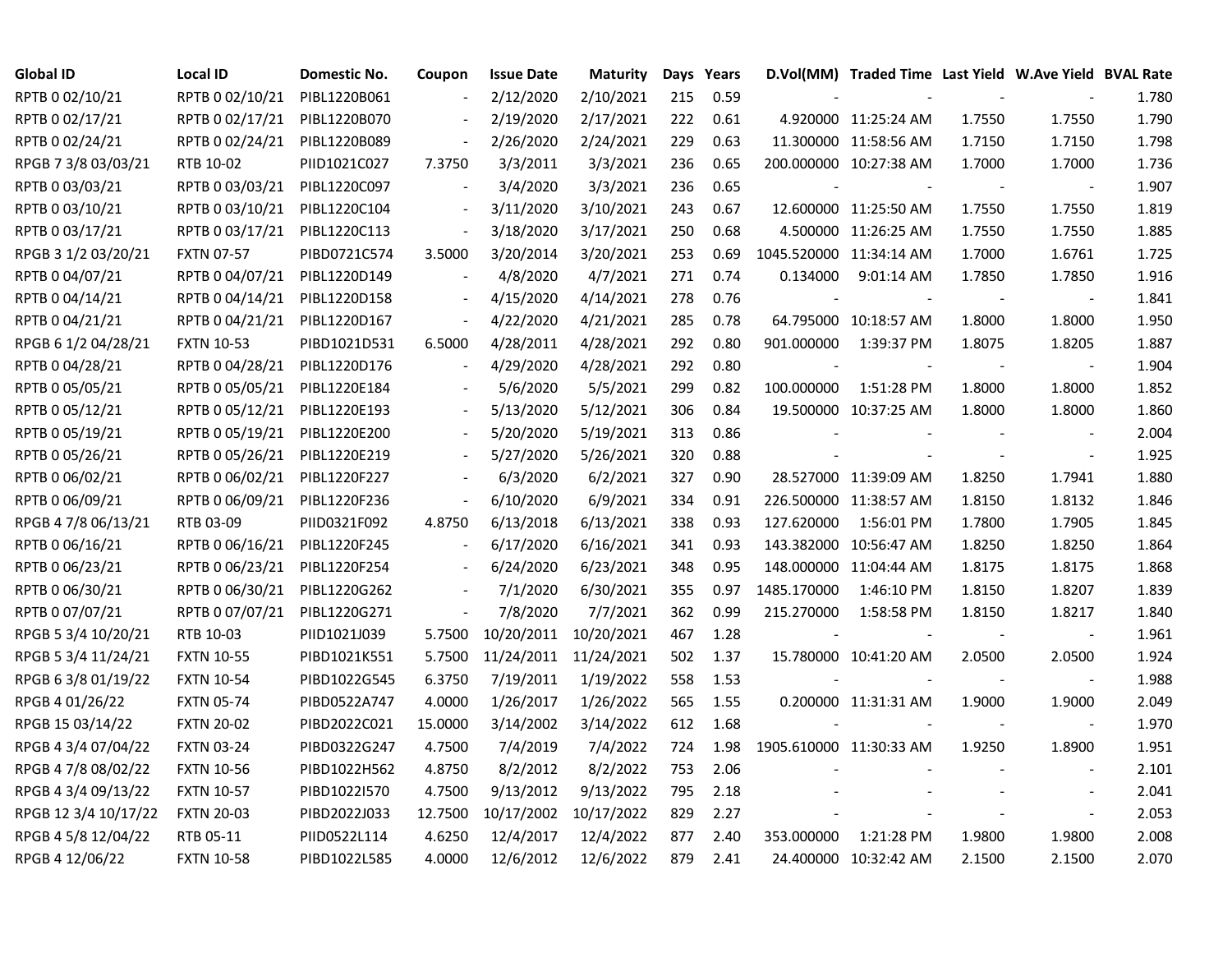| <b>Global ID</b>     | <b>Local ID</b>   | Domestic No. | Coupon  | <b>Issue Date</b> | <b>Maturity</b>       |     | Days Years |                                               | D.Vol(MM) Traded Time Last Yield W.Ave Yield BVAL Rate |        |                          |       |
|----------------------|-------------------|--------------|---------|-------------------|-----------------------|-----|------------|-----------------------------------------------|--------------------------------------------------------|--------|--------------------------|-------|
| RPGB 4 3/8 02/11/23  | RTB 03-10         | PIID0323B101 | 4.3750  | 2/11/2020         | 2/11/2023             | 946 | 2.59       | 2551.462000                                   | 1:42:35 PM                                             | 1.9950 | 1.9754                   | 2.014 |
| RPGB 13 02/20/23     | <b>FXTN 20-04</b> | PIBD2023B048 | 13.0000 | 2/20/2003         | 2/20/2023             | 955 | 2.62       |                                               |                                                        |        |                          | 2.095 |
| RPGB 5 1/2 03/08/23  | <b>FXTN 05-75</b> | PIBD0523C752 | 5.5000  | 3/8/2018          | 3/8/2023              | 971 | 2.66       | 500.200000                                    | 1:55:33 PM                                             | 2.0400 | 2.0320                   | 2.073 |
| RPGB 3 1/2 04/21/23  | <b>FXTN 07-58</b> | PIBD0723D588 | 3.5000  | 4/21/2016         | 4/21/2023 1,015       |     | 2.78       |                                               | 232.710000 11:28:33 AM                                 | 1.9900 | 1.9828                   | 2.041 |
| RPGB 11 7/8 05/29/23 | <b>FXTN 20-05</b> | PIBD2023E054 | 11.8750 | 5/29/2003         | 5/29/2023 1,053       |     | 2.88       |                                               |                                                        |        | $\blacksquare$           | 2.128 |
| RPGB 3 1/4 08/15/23  | RTB 10-04         | PIID1023H046 | 3.2500  | 8/15/2013         | 8/15/2023 1,131       |     | 3.10       | 13.500000                                     | 1:15:05 PM                                             | 2.4000 | 2.3091                   | 2.420 |
| RPGB 11 3/8 10/23/23 | <b>FXTN 20-06</b> | PIBD2023J068 | 11.3750 | 10/23/2003        | 10/23/2023 1,200      |     | 3.29       |                                               |                                                        |        | $\blacksquare$           | 2.174 |
| RPGB 6 1/4 03/12/24  | RTB 05-12         | PIID0524C129 | 6.2500  | 3/12/2019         | 3/12/2024 1,341       |     | 3.67       | 455.030000                                    | 1:36:59 PM                                             | 2.0750 | 2.0633                   | 2.083 |
| RPGB 4 1/2 04/20/24  | <b>FXTN 07-59</b> | PIBD0724D595 | 4.5000  | 4/20/2017         | 4/20/2024 1,380       |     | 3.78       |                                               |                                                        |        | $\blacksquare$           | 2.295 |
| RPGB 12 3/8 06/03/24 | <b>FXTN 20-07</b> | PIBD2024F075 | 12.3750 | 6/3/2004          | 6/3/2024 1,424        |     | 3.90       |                                               |                                                        |        | $\overline{a}$           | 2.241 |
| RPGB 12 7/8 08/05/24 | <b>FXTN 20-08</b> | PIBD2024H086 | 12.8750 | 8/5/2004          | 8/5/2024 1,487        |     | 4.07       |                                               |                                                        |        | $\blacksquare$           | 2.260 |
| RPGB 4 1/8 08/20/24  | <b>FXTN 10-59</b> | PIBD1024H595 | 4.1250  | 8/20/2014         | 8/20/2024 1,502       |     | 4.11       |                                               | 132.200000 11:31:50 AM                                 | 2.3000 | 2.3231                   | 2.390 |
| RPGB 4 1/4 10/17/24  | <b>FXTN 05-76</b> | PIBD0524J762 | 4.2500  | 10/17/2019        | 10/17/2024 1,560      |     | 4.27       |                                               | 550.000000 10:50:21 AM                                 | 2.0725 | 2.0764                   | 2.104 |
| RPGB 13 3/4 11/11/24 | <b>FXTN 20-09</b> | PIBD2024K091 | 13.7500 | 11/11/2004        | 11/11/2024 1,585      |     | 4.34       |                                               | 50.000000 10:56:04 AM                                  | 2.2993 | 2.2993                   | 2.290 |
| RPGB 5 3/4 04/12/25  | <b>FXTN 07-61</b> | PIBD0725D618 | 5.7500  | 4/12/2018         | 4/12/2025 1,737       |     | 4.76       |                                               | 117.000000 11:45:52 AM                                 | 2.3000 | 2.2768                   | 2.296 |
| RPGB 12 1/8 04/14/25 | <b>FXTN 20-10</b> | PIBD2025D103 | 12.1250 | 4/14/2005         | 4/14/2025 1,739       |     | 4.76       |                                               |                                                        |        |                          | 2.337 |
| RPGB 3 5/8 09/09/25  | <b>FXTN 10-60</b> | PIBD1025I608 | 3.6250  | 9/9/2015          | 9/9/2025 1,887        |     | 5.17       |                                               | 350.000000 10:45:39 AM                                 | 2.2500 | 2.3025                   | 2.318 |
| RPGB 12 1/8 10/20/25 | <b>FXTN 20-11</b> | PIBD2025J116 | 12.1250 | 10/20/2005        | 10/20/2025 1,928      |     | 5.28       |                                               |                                                        |        | $\blacksquare$           | 2.395 |
| RPGB 18 1/4 11/29/25 | <b>FXTN 25-01</b> | PIBD2525K015 | 18.2500 | 11/29/2000        | 11/29/2025 1,968      |     | 5.39       |                                               |                                                        |        | $\sim$                   | 2.407 |
| RPGB 10 1/4 01/19/26 | <b>FXTN 20-12</b> | PIBD2026A122 | 10.2500 | 1/19/2006         | 1/19/2026 2,019       |     | 5.53       |                                               |                                                        |        | $\overline{\phantom{a}}$ | 2.422 |
| RPGB 6 1/4 02/14/26  | <b>FXTN 07-62</b> | PIBD0726B627 | 6.2500  | 2/14/2019         | 2/14/2026 2,045       |     | 5.60       | 19.164400                                     | 1:39:46 PM                                             | 2.3950 | 2.3927                   | 2.352 |
| RPGB 3 1/2 09/20/26  | RTB 10-05         | PIID1026I057 | 3.5000  | 9/20/2016         | 9/20/2026 2,263       |     | 6.20       | 6.200000                                      | 1:56:27 PM                                             | 2.7500 | 2.7500                   | 2.590 |
| RPGB 6 1/4 10/20/26  | RTB 15-01         | PIID1526J019 | 6.2500  | 10/20/2011        | 10/20/2026 2,293      |     | 6.28       |                                               | 20.950000 11:08:20 AM                                  | 2.7500 | 2.7500                   | 2.599 |
| RPGB 8 12/07/26      | <b>FXTN 20-13</b> | PIBD2026L139 | 8.0000  | 12/7/2006         | 12/7/2026 2,341       |     | 6.41       |                                               |                                                        |        | $\blacksquare$           | 2.516 |
| RPGB 5 3/8 03/01/27  | RTB 15-02         | PIID1527C023 | 5.3750  | 3/1/2012          | 3/1/2027 2,425        |     | 6.64       |                                               | 0.420000 10:26:58 AM                                   | 2.9500 | 2.9500                   | 2.564 |
| RPGB 4 3/4 05/04/27  | <b>FXTN 10-61</b> | PIBD1027E617 | 4.7500  | 5/4/2017          | 5/4/2027 2,489        |     | 6.82       |                                               |                                                        |        | $\blacksquare$           | 2.689 |
| RPGB 8 5/8 09/06/27  | <b>FXTN 20-14</b> | PIBD2027I140 | 8.6250  | 9/6/2007          | 9/6/2027 2,614        |     | 7.16       |                                               |                                                        |        | $\blacksquare$           | 2.588 |
| RPGB 6 1/4 03/22/28  | <b>FXTN 10-63</b> | PIBD1028C635 | 6.2500  | 3/22/2018         | 3/22/2028 2,812       |     | 7.70       |                                               | 100.000000 10:19:25 AM                                 | 2.5600 | 2.5588                   | 2.574 |
| RPGB 9 1/2 12/04/28  | <b>FXTN 20-15</b> | PIBD2028L151 | 9.5000  | 12/4/2008         | 12/4/2028 3,069       |     | 8.40       |                                               |                                                        |        |                          | 2.981 |
| RPGB 67/8 01/10/29   | <b>FXTN 10-64</b> | PIBD1029A644 | 6.8750  | 1/10/2019         | 1/10/2029 3,106       |     | 8.50       | 425.500000                                    | 1:42:57 PM                                             | 2.6200 | 2.5542                   | 2.566 |
| RPGB 8 3/4 05/27/30  | <b>FXTN 20-16</b> | PIBD2030E166 | 8.7500  | 5/27/2010         | 5/27/2030 3,608       |     | 9.88       |                                               | 1.300000 10:35:14 AM                                   | 2.8000 | 2.8000                   | 2.925 |
| RPGB 2 7/8 07/09/30  | <b>FXTN 10-65</b> | PIBD1030G655 | 2.8750  | 7/9/2020          | 7/9/2030 3,651 10.00  |     |            | 5100.400000                                   | 1:10:50 PM                                             | 2.6300 | 2.6043                   | 2.637 |
| RPGB 12 1/2 07/28/30 | <b>FXTN 25-02</b> | PIBD2530G029 | 12.5000 | 7/28/2005         | 7/28/2030 3,670 10.05 |     |            |                                               |                                                        |        | $\overline{\phantom{a}}$ | 2.766 |
| RPGB 11 1/4 01/26/31 | <b>FXTN 25-03</b> | PIBD2531A032 | 11.2500 | 1/26/2006         | 1/26/2031 3,852 10.55 |     |            |                                               |                                                        |        | $\sim$                   | 2.791 |
| RPGB 8 07/19/31      | <b>FXTN 20-17</b> | PIBD2031G171 | 8.0000  | 7/19/2011         |                       |     |            | 7/19/2031 4,026 11.02 1733.000000 11:18:18 AM |                                                        | 2.6600 | 2.6730                   | 2.695 |